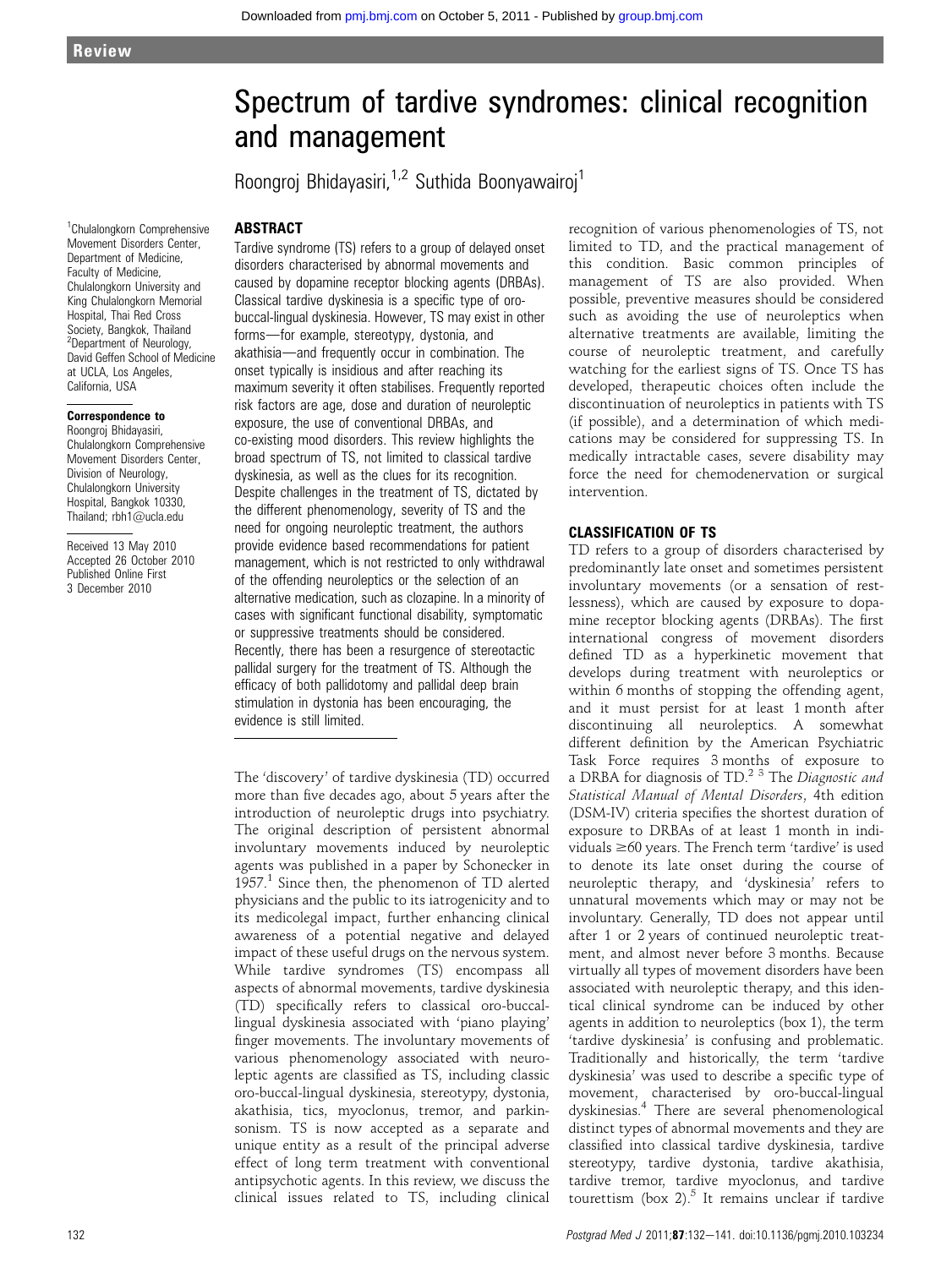#### Box 1 Drugs that are commonly associated with tardive syndromes

- 1. Phenothiazines
	- a. Chlorpromazine
	- b. Triflupromazine
	- c. Thioridazine
	- d. Mesoridazine
	- e. Trifluoperazine
	- f. Prochlorperazine
	- g. Perphenazine
	- h. Fluphenazine
	- i. Perazine
- 2. Thioxanthenes
	- a. Chloprothixene
	- b. Thiothixene
- 3. Butyrophenones
	- a. Haloperidol
	- b. Droperidol
- 4. Diphenylbutylpiperidine
- a. Pimozide
- 5. Dibenzazepine a. Loxapine
- 6. Dibenzodiazepine
	- a. Clozapine
	- b. Quetiapine
- 7. Thienobenzodiazepine
	- a. Olanzapine
- 8. Substituted benzamides
	- a. Metoclopramide
	- b. Tiapride
	- c. Sulpiride
	- d. Clebopride
	- e. Remoxipride
	- f. Veralipride
- 9. Indolones
	- a. Molindone
- 10. Pyrimidinone
	- a. Risperidone
- 11. Tricyclic antidepressants a. Amoxapine
- 12. Calcium channel blockers
	- a. Flunarizine
	- b. Cinnarizine

parkinsonism truly exists. The term 'classical tardive dyskinesia' will be used in this review to denote a characteristic oro-buccallingual dyskinesia. Although detailed and somewhat impractical, this differentiation into specific abnormal movements gives physicians additional clues to identify a specific aetiology, pathophysiologic mechanism, and specific treatment protocols in certain subgroups of populations. The combination of more than one type of hyperkinetic movements (eg, stereotypy and dystonia) strongly suggests the diagnosis of TD.

# EPIDEMIOLOGY AND RISK FACTORS OF TS

The most compelling evidence supporting the association between neuroleptics and TD comes from epidemiologic studies. In general, TD is the most frequently observed disorder in TS. These studies have also determined risk factors, including age, duration of treatment, and gender. While the prevalence of TD

# Box 2 Classification of tardive syndromes

- 1. Tardive dyskinesia
- 2. Tardive stereotypy
- 3. Tardive dystonia
- 4. Tardive akathisia 5. Tardive tourettism
- 6. Tardive myoclonus
- 7. Tardive tremor
- 
- 8. Tardive parkinsonism

varies widely in the literature, reflecting the heterogeneity of the groups being observed as well as the various assessment methods used, an average prevalence among neuroleptic treated patients, corrected for the prevalence of spontaneous dyskinesia, is estimated to be between  $20-40\%$ .<sup>6-9</sup> In addition to TD, there are few studies about prevalence of other movement disorders as part of TS. Tardive dystonia has a prevalence of between  $2-16\%$ of neuroleptic treated patients.<sup>10 11</sup> The prevalence of tardive akathisia, tics, myoclonus, and tremor have been reported as 22%, 4%, 1%, and 30%, respectively.10

Ageing appears to be a critical risk factor for developing TD, as the incidence increases from 5% in the younger age group (<40 years old) to 12% or higher in the older age group  $(\geq 40 \text{ years old})$ .<sup>12</sup> In general, at least 20% of patients treated with typical neuroleptics are affected with TD and approximately 5% are expected to develop TD during each year of neuroleptic treatment. Female gender may be a risk factor although this is not supported by incidence studies. Patients with existing movement disorders are at greater risk of developing TD with continued use of antipsychotics. Total neuroleptic load, the dose and duration of use, is considered to be a risk factor. Neuroleptics, both typical and atypical agents, induce the upregulation of  $D_2$  receptor binding, which is associated with the development of TD. However, typical neuroleptics carry a greater risk than atypical agents. $13-15$  Indeed, all atypical neuroleptics have a high serotonin-to-dopamine receptor blockade ratio in the brain, and this high serotonergic blockade is thought to play a role in reducing acute extrapyramidal symptoms. Other reported risk factors are race, a diagnosis of a mood disorder, cognitive impairment, the presence of negative symptoms, alcohol and substance abuse, the use of antiparkinsonian agents and lithium, early extrapyramidal symptoms, illness awareness, diabetes, and lastly, HIV seropositive status<sup>16</sup> (box 3).

# Classical TD

Classical TD comprises a phenomenologically distinct syndrome of TS, is the most common persistent adverse reaction to prolonged neuroleptic medication, and was the first to be identified. General characteristics are frequently observed to resemble normal movement patterns, such as chewing (rumination), bridling (retraction of the corners of the mouth), grasping or 'piano-playing' movements; however, patients perform these movements involuntarily. Orofacial movements especially may be temporarily suppressed by patients themselves or when engaged in voluntary activities, such as talking or chewing. Interestingly, many patients with classical TD do not even notice their involuntary movements unless their attention is drawn to them by others.

The facial muscles, particularly the perioral and oral muscles, are commonly affected in classical TD.<sup>4</sup> <sup>17</sup> Dyskinesia of the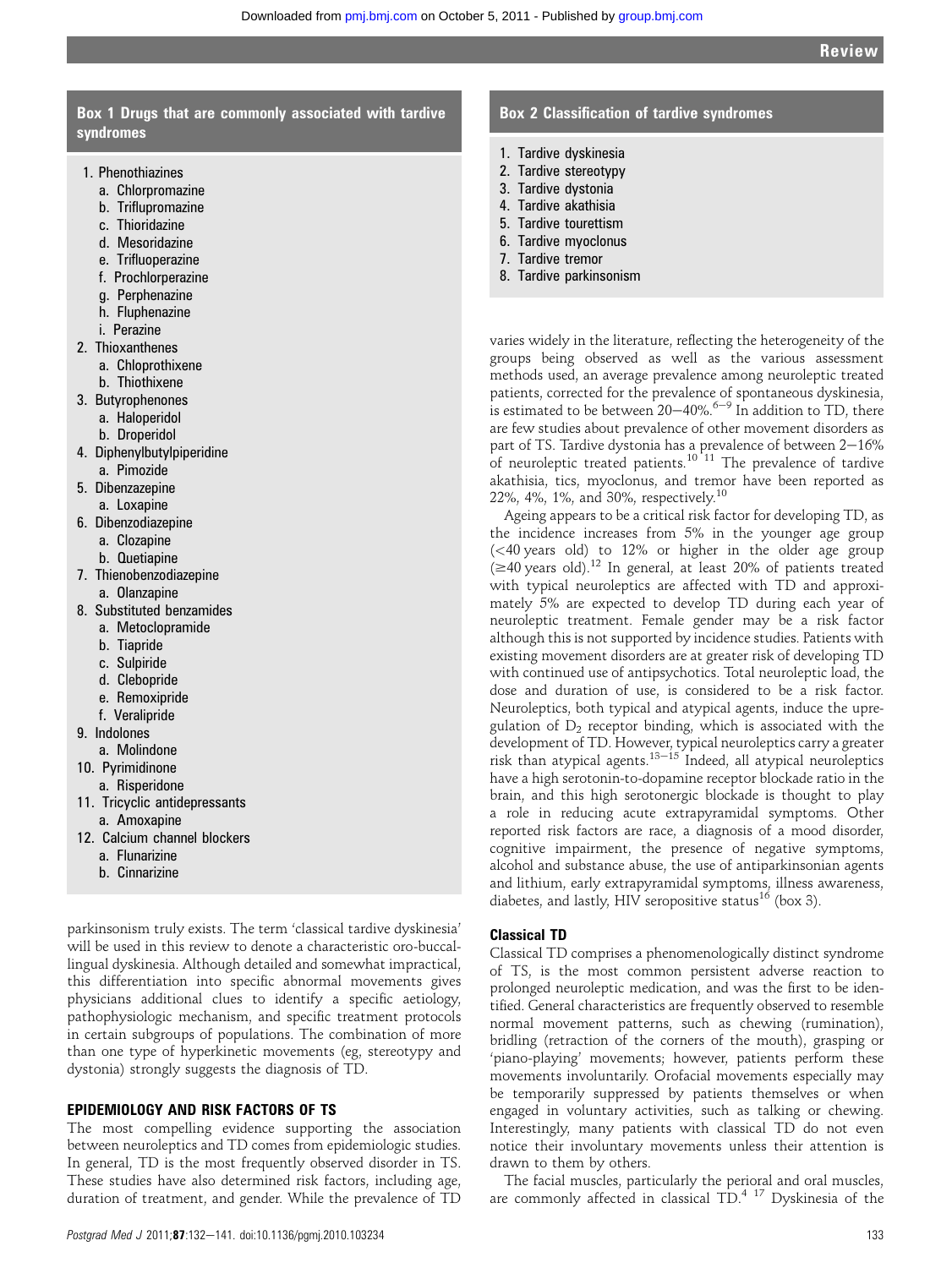# Box 3 Risk factors of tardive syndromes

- 1. Older age (young age in case of tardive dystonia)
- 2. Female gender
- 3. African American population
- 4. Typical neuroleptics
- 5. Higher dose and longer duration of neuroleptic use
- 6. Pre-existing mood disorders
- 7. Cognitive impairments
- 8. Presence of negative symptoms
- 9. Alcohol and substance abuse
- 10. Use of antiparkinsonian agents and lithium
- 11. Early extrapyramidal symptoms
- 12. Diabetes
- 13. HIV seropositive status

tongue is characterised by a slow and repetitive retraction, or a sweeping tongue movement within the oral cavity, producing a bulge in the cheek, referred to as the 'bonbon sign'.<sup>18</sup> When the patient is asked to extend the tongue, irregular, worm-like contractions of the tongue muscles are frequently observed. Grimacing, with a lifting or arching of eyebrows or frowning, can also be a symptom of classical TD. Most patients exhibit uncoordinated flexion/extension movements of individual fingers, somewhat resembling guitar or piano playing movements. Dyskinesias of the legs-'stamping movements'-give the impression of slowly walking in place or shifting body weight from one foot to the other.<sup>18</sup> Dyskinesia of the diaphragm may lead to an irregular, uneven rhythm of speech or uncontrollable grunting and groaning. Other movements that have been described in classical TD include hip-rocking movements, to-and-fro movements of the upper torso, head nodding, and flexion/extension movements of the toes, wrists, and ankles.

# Tardive stereotypy

Stereotypy, which is defined as a seemingly purposeful, coordinated but involuntary, repetitive, ritualistic gesture, mannerism or utterance, was reported by Stacy *et al*,  $^{19\ 20}$  and Miller *et al*  $^{21}$  to be the most common form of TD. Some experts suggested that tardive stereotypy is probably a more appropriate term than classical TD to describe the repetitive, rather than random, movements. However, the stereotypic movements in classical TD are very characteristic and similar in almost all patients with this disorder, differentiating it from other types of stereotypies seen in patients with autism and psychosis.<sup>2</sup>

#### Tardive dystonia

Since the earliest reports of TD, a variety of involuntary movements, in addition to the well known oro-buccal-lingual

masticatory movements, have been described, including dystonia. The term 'tardive dystonia' was defined by Burke et al to represent an involuntary movement predominated by dystonia and associated with the use of DRBAs.<sup>23</sup> For reasons not fully understood, young adults seem to be particularly susceptible to this disorder.<sup>19</sup> According to Burke et al, dystonia must be present for more than a month and occur either during ongoing treatment with a DRBA or within 3 months of its discontinuation.<sup>23</sup> Although choreiform movements may occur, the principal movement must be dystonia. Dystonic movements in tardive dystonia are strikingly different from the classical TD. Firstly, dystonic movements, defined as a syndrome of sustained muscle contractions frequently causing twisting and abnormal postures, tend to be action specific. They occur consistently with certain actions and do not exhibit clear-cut periodicity as classical TD. Secondly, many patients with dystonia note that their movements can be partially controlled by simple tactile manoeuvres, termed sensory tricks or 'geste antagoniste', such as touching the chin to alleviate torticollis.<sup>24</sup> Third, tardive dystonia occurs more often among men than women, the gender at greater risk for classic  $TD<sup>25</sup>$  Finally, the shorter duration for neuroleptic exposure develops tardive dystonia and it tends to occur in populations with a lower age of onset when compared with other TS.<sup>10 26</sup>

Without a reliable history, tardive dystonia may be indistinguishable from idiopathic torsion dystonia, including sensory tricks and distribution of dystonia. However, there are some different features for identification of these disorders (table 1). Tardive dystonia has a special predilection for cranial and cervical muscles. When it affects the neck, it usually results in retrocollis (figure 1), in contrast to laterocollis or torticollis in idiopathic cervical dystonia. When involving the trunk, it usually produces severe scoliosis or opisthotonic posturing (figure 2). When involving the upper limbs, internal rotation of the arms, extension of the elbows, and flexion of the wrists are common postures in tardive dystonia.<sup>26</sup> The legs are only infrequently involved. Tardive dystonia often occurs with other TS, while idiopathic torsion dystonia rarely does.

#### Tardive akathisia

Akathisia refers to a feeling of inner restlessness and jitteriness that is often manifested by semi-purposeful movements. Subjectively, the most common complaint is the inability to keep the legs still which are associated with vague inner tension, unease, or anxiety. Objectively, patients are seen rocking from foot to foot, walking in place, grunting, moaning, or trunk rocking. In addition to its common occurrence as an acute adverse effect of neuroleptics, akathisia can become chronic (tardive akathisia).<sup>27</sup> Not surprisingly, tardive akathisia usually coexists with classic TD. The mean age of onset is 58 years, as the age of onset of patients to whom neuroleptics are administered typically is younger than those taking other agents.<sup>10</sup>

**Table 1** A comparison of tardive dystonia and idiopathic torsion dystonia

| <b>Clinical features</b>                                                                                        | <b>Tardive dystonia</b> | Idiopathic torsion dystonia              |
|-----------------------------------------------------------------------------------------------------------------|-------------------------|------------------------------------------|
| Cervical dystonic posture                                                                                       | <b>Retrocollis</b>      | Torticollis, laterocollis                |
| Axial dystonic posture                                                                                          | Opisthotonic posturing  | Lateral twisting of trunk                |
| Unique characteristics: internal<br>rotation of the arms, extension of the<br>elbows, and flexion of the wrists | Frequent in young men   | None                                     |
| Leg involvement                                                                                                 | Less frequent           | Frequent in primary generalised dystonia |
| Dystonia after voluntary action                                                                                 | Reduced                 | Exacerbated                              |
| Coexist with other tardive syndromes                                                                            | Frequent                | None                                     |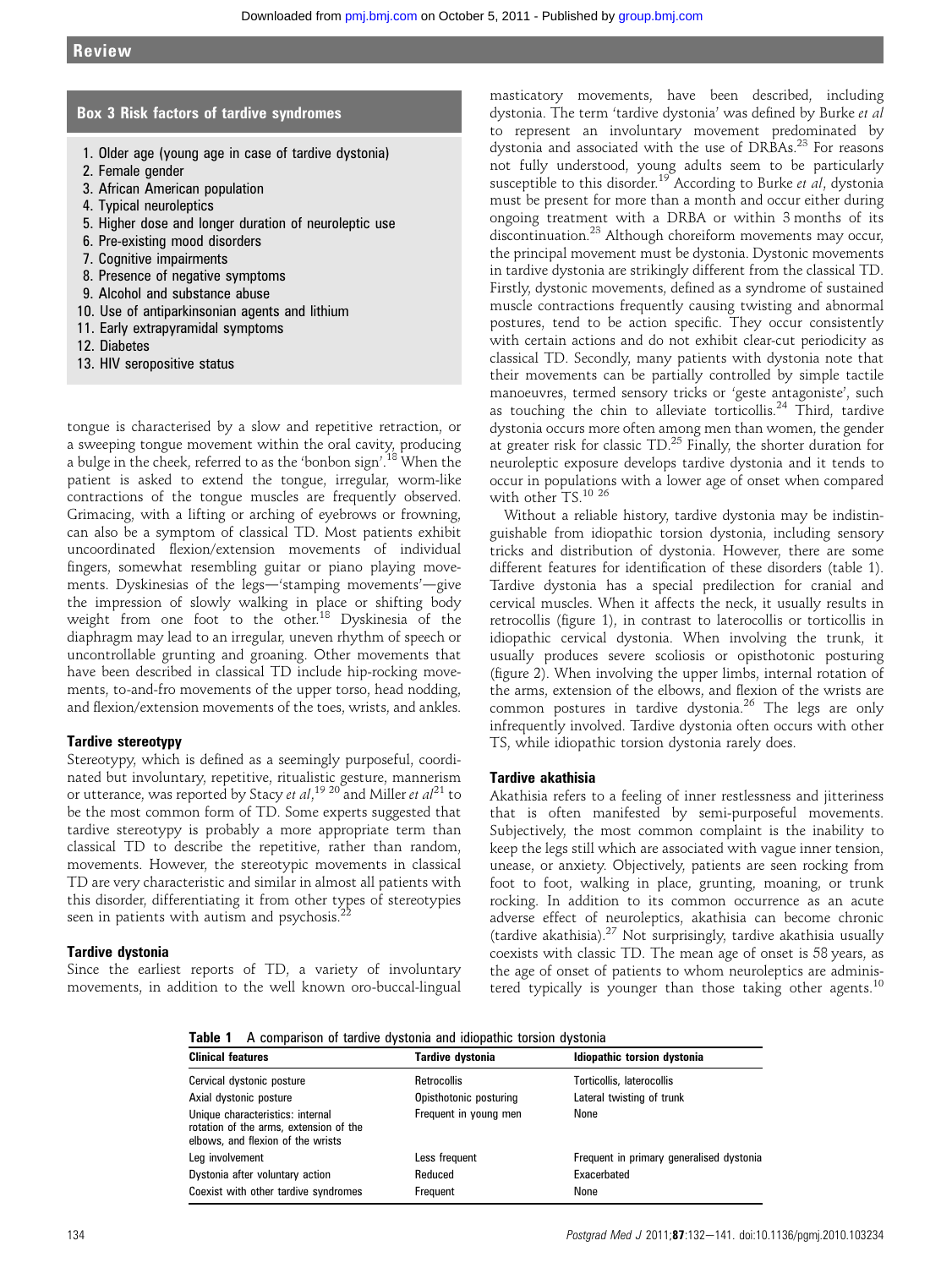

Figure 1 A patient with tardive dystonia presenting with retrocollis.

Although earlier evidence indicated a potential increased risk of suicide among patients with tardive akathisia, evidence on this association is still conflicting and requires a long term prospective study to address this issue.<sup>28</sup>

#### Tardive tics

Tics are brief, repetitive, temporarily suppressible movements or sounds. There are usually premonitory sensations preceding motor or vocal tics. Tics have been reported to occur in patients after exposure to DRBAs. Besides older age of onset and history of neuroleptic exposure, they are clinically indistinguishable from Tourette's syndrome.

#### Tardive myoclonus

Postural myoclonus was also observed in approximately 25% of psychiatric patients who had been taking neuroleptics for at least 3 months (tardive myoclonus). It usually is prominent myoclonus in the upper extremities and is accompanied by other  $T\zeta^{29}$ 

#### Tardive tremor

Tardive tremor was first described by Jankovic.<sup>4 30</sup> The existence of tardive tremor has been the subject of case reports.<sup>30</sup> High amplitude, moderate frequency, postural and resting tremor have been observed in some patients who were exposed to neuroleptics, but without signs of parkinsonism.

#### Tardive parkinsonism

As noted above, the category of tardive parkinsonism is questionable but it has been used to describe the movements of some patients who had persistent parkinsonian features several months after neuroleptic discontinuation.<sup>31</sup>

# DIFFERENTIAL DIAGNOSIS OF TS

The development of dyskinesias in a psychiatric patient is often attributed to neuroleptic therapy. Although neuroleptic exposure may be the cause of involuntary movements in the majority



Figure 2 Axial dystonia and opisthotonic posturing in tardive dystonia.

of psychiatric patients, other possibilities should always be considered since dyskinesias are symptoms or signs of neurological dysfunction and may stem from a variety of disparate neurological or medical disorders (box 4).<sup>32</sup> Furthermore, many neurological disorders, such as Huntington's disease or Wilson's disease, may initially manifest themselves by isolated neuropsychiatric syndromes, preceding the onset of motor abnormalities by many years.<sup>3</sup>

Dyskinesias are symptoms or may represent a syndrome, but they are not a diagnosis. There are no definitive clinical, laboratory, or electrophysiological criteria for the diagnosis of neuroleptic induced TD. However, some clues, if present, may provide an alternative diagnosis other than TD: (1) a rapidly deteriorating course; (2) constant unilateral manifestation; (3) the presence of additional neurological signs, such as dementia, sensory abnormalities, or urinary incontinence; and (4) the appearance of other physical symptoms or signs, such as jaundice, fever, skin rash, etc.

Huntington's disease (HD) is the major challenge for a differential diagnosis of TD because abnormal movements in both disorders can be phenomenologically identical and both can initially present with neuropsychiatric symptoms without motor abnormalities. However, careful observations of motor abnormalities in HD reveal different patterns, which may help distinguish it from TD. In HD, choreic movements are random, flowing from one part of the body to the other, and frequently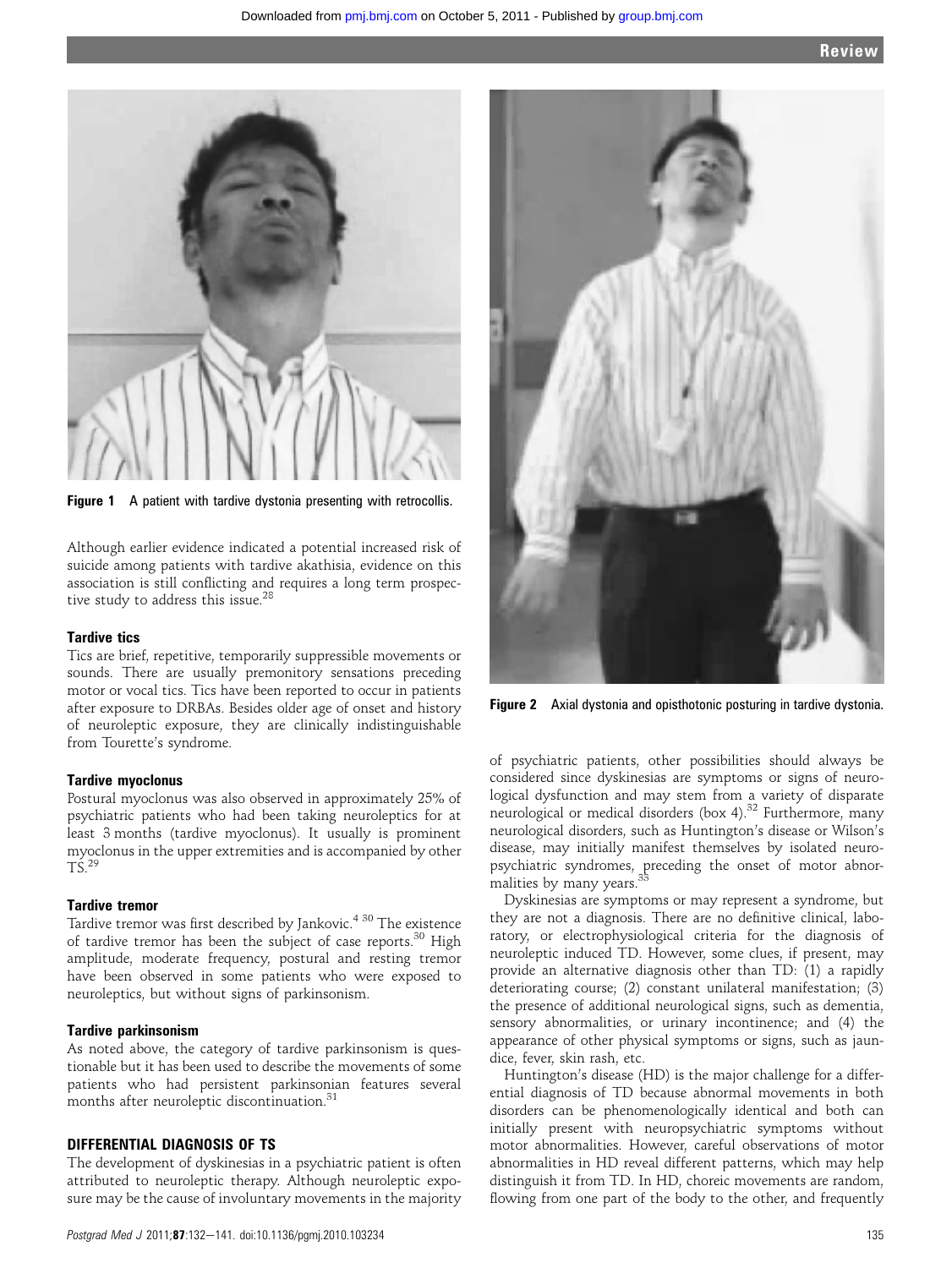# Review

# Box 4 Differential diagnosis of tardive syndromes

- 1. Classical tardive dyskinesia
	- a. Huntington's disease
	- b. Hepatolenticular degeneration
	- c. Drug induced dyskinesias
		- i. Levodopa
		- ii. Tricyclic antidepressants
		- iii. Selective serotonin reuptake inhibitors
		- iv. Serotonin and norepinephrine reuptake inhibitors
		- v. Lithium
		- vi. Phenytoin
	- d. Edentulous orodyskinesia
	- e. Spontaneous orofacial dyskinesias
	- f. Stroke
	- g. Immune chorea
- 2. Tardive dystonia
	- a. Primary dystonia
	- b. Hereodegenerative dystonia-for example, Wilson's disease
	- c. Secondary dystonia
- 3. Tremor
	- a. Parkinsonian tremor
	- b. Essential tremor
	- c. Cerebellar tremor
	- d. Enhanced physiologic tremor
	- e. Idiopathic tremor

superimposed by semi-purposeful movements in an attempt to mask involuntary movements. In contrast, choreic movements in TD are more likely to be slow, stereotypic and repetitive, often in the oral region. Furthermore, gait abnormalities, described as a stuttering choreic gait, more frequently occur with HD. Importantly, eye movement abnormalities in HD such as slow saccades have been frequently observed. Before the discovery of the HD gene, a definite diagnosis of HD would be made in the presence of: (1) a positive family history consistent with autosomal dominant inheritance; (2) progressive motor disability; and (3) mental disturbances including cognitive decline, affective disturbances, and/or changes in personality. Furthermore, in HD, progressive atrophy of the caudate nucleus is frequently observed, which is not seen in TD.<sup>34 35</sup> Despite these clinical criteria, misdiagnosis occurs fairly frequently. The availability of the HD gene, especially its pathogenic mutation, has made it easier to distinguish TD from HD.

Among various dystonic syndromes, Wilson's disease figures prominently in the differential diagnosis of tardive dystonia. Although dystonia in both conditions frequently affects craniocervical regions, the presence of retrocollis or axial dystonia is highly suggestive of tardive dystonia, while oromandibular dystonia is more common in Wilson's disease (figure 3). Wilson's disease is an autosomal recessive disorder and can present with a myriad of manifestations, ranging from psychiatric illness to various types of movement disorders. Wilson's disease should be considered in adolescents and adults younger than 40 years with the following: (1) elevated liver enzymes found incidentally or in the context of an acute hepatitis episode; (2) dysphagia or dysarthria not explained by other neurological disorders; (3) patients with any types of movement disorders; (4) patients with psychiatric symptoms and liver disease; (5) adolescents with mood disorders and minor



Figure 3 Characteristic jaw opening dystonia in Wilson's disease.

elevations of liver transaminase; (6) patients with Coombs negative haemolytic anaemia; and (7) patients with unexplained liver cirrhosis and hepatic failure.<sup>36</sup> Until recently, the genetic basis of Wilson's disease confirmed the link to one of the transport proteins with a defect in a P-type ATP (ATPase) involving the transport of copper across the trans-Golgi and into transport vesicles.<sup>37</sup> 38

Withdrawal emergent syndrome, typically seen in children, is identical to classical TD manifested in adults with the exception of the more generalised movements.<sup>39</sup> This syndrome is referred to as withdrawal dyskinesia, occurring after an acute withdrawal of long term use of antipsychotics. In contrast to classical TD, the random hyperkinesias seen in this syndrome primarily involve the limbs, neck, and trunk, and seldom the lower facial region, developing within a few days after discontinuation of antipsychotics. The course of illness in withdrawal emergent syndrome is shorter and more benign than classical TD and typically disappears after 3 months.

Hyperkinetic movements, identified as spontaneous dyskinesia, may occur in some elderly individuals without any known causes.<sup>40</sup> Interestingly, these spontaneous movements are found much more frequently among neuroleptic naïve schizophrenic patients than among older non-psychiatric patients and patients with other psychiatric diagnoses. Whether the presence of spontaneous dyskinesia is intrinsic to the pathophysiology of schizophrenia or a manifestation of brain damage remains to be elucidated. In addition to neuroleptics, late onset dyskinesias can be induced by tricyclic antidepressants (TCAs), selective serotonin reuptake inhibitors (SSRIs), and serotonin and norepinephrine reuptake inhibitors (SNRIs).<sup>41</sup> In patients with Parkinson's disease, levodopa, and to a lesser extent the dopamine agonists, can induce dyskinesia, with a fluctuating course and peripheral distribution. $42-45$  Occasionally, poorly fitted dentures or loss of teeth can produce bucco-oral movements, mimicking orofacial dyskinesias.<sup>46-48</sup>

# NATURAL HISTORY OF TS

TD typically begins several years after the initiation of neuroleptic treatment. However, a period of 3 months is generally regarded as the minimum period to include the vast majority of patients in whom neuroleptics play an essential role as a causative agent. Older patients appear to develop symptoms more quickly than younger patients, perhaps as a result of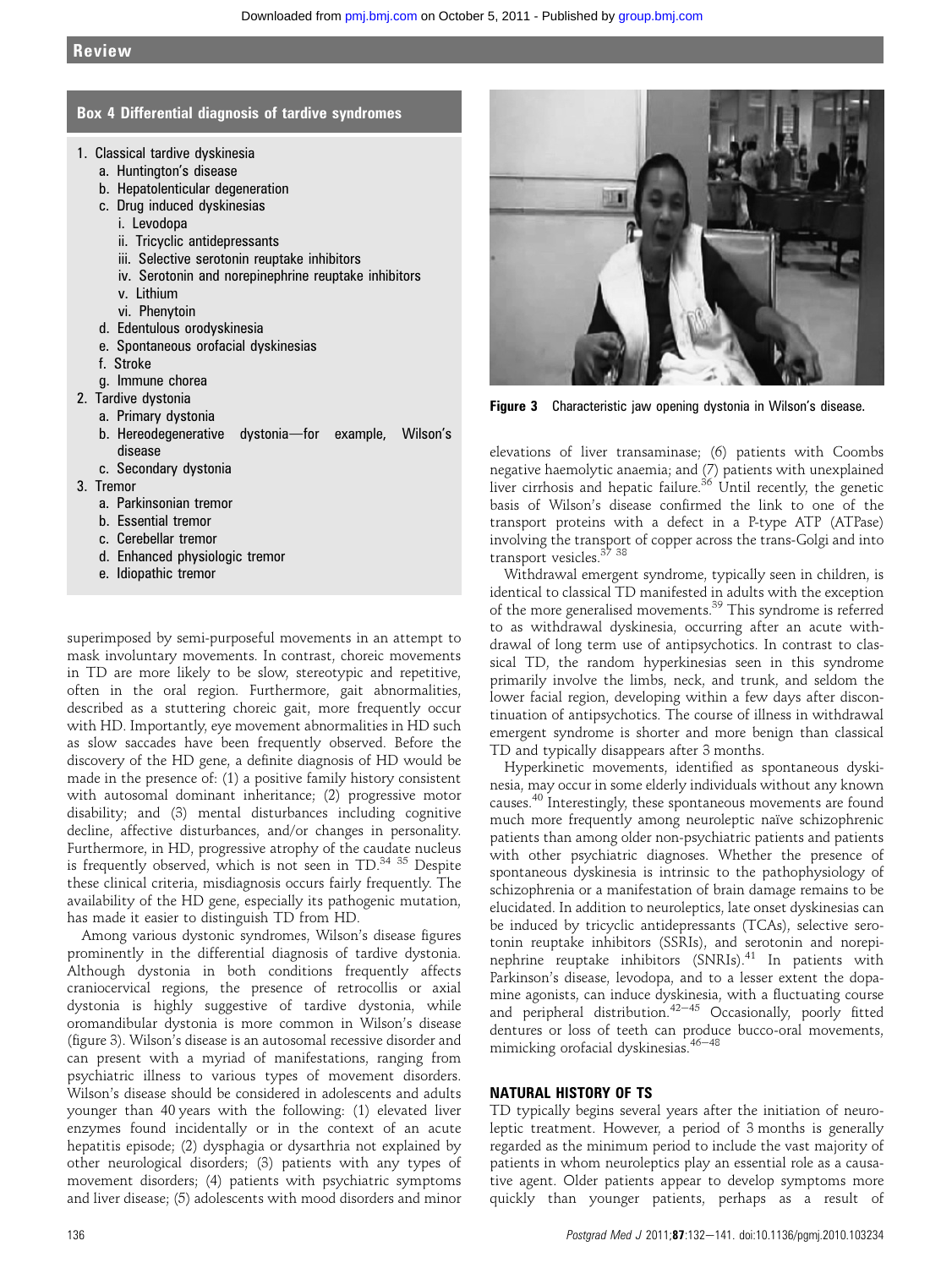neurobiological changes associated with ageing.<sup>49</sup> In general, TD has an insidious onset, later reaching its maximal severity rapidly, and then stabilises. Although different reports have shown the natural history of TD to persist, improve, or to have an unpredictable course, the most common course of TD by far is waxing and waning of mild-to-moderate symptoms over many years. Significant worsening after a period of stabilisation is unusual. Clinical manifestations may be precipitated by a dose reduction or withdrawal of neuroleptics, especially the first several weeks, $550$  or by concomitant administration of anticholinergics or antidepressants.<sup>51</sup> Five per cent to 10% of patients on long term neuroleptics develop symptoms that are severe enough to notably impair functioning. Orofacial dyskinesias can cause difficulty in eating, resulting in weight loss. Similarly, only 11% of patients improve, and remissions, if they occur, usually appear within  $1-2$  years after discontinuation. About 50% of patients have had relatively persistent symptoms over the course of  $5 \text{ years}$ .<sup>52</sup> These data may suggest that continued treatment with neuroleptics after the development of TD is probably a reasonable option for many patients.

# PATHOPHYSIOLOGY OF TS

Despite extensive research on the mechanisms of action of neuroleptics, the specific pathophysiological processes underlying movement disorders remain incompletely understood. While patients with genetic predisposition for movement disorders, neurodegenerative disorders, or pre-existing brain injury may be more susceptible in developing TS, the most accepted theories suggest that chronic exposure of neuroleptics resulted in a combination of postsynaptic dopamine receptor hypersensitivity, abnormalities of striatal GABA (y-aminobutyric acid)-containing neurons, and degeneration of striatal cholinergic interneurons.<sup>53</sup> Chronic blockade with neuroleptics may result in  $D_2$  receptor upregulation and increased sensitivity of the dopamine receptors.<sup>54</sup> In addition, the findings of degeneration of neurons in the striato-pallidal and striato-nigral GABA-aminergic pathways combined with cholinergic interneurons were also observed in animal models of TD.<sup>53 55 56</sup>

#### MANAGEMENT OF TS

Since, by definition, TD is an iatrogenic disorder, the best management is prevention. Patients should be advised of the inherent risk of developing TD before commencing drug therapy with neuroleptics. Once a TD is encountered, removal of the aetiologic agent should be seriously considered. Importantly, early detection and discontinuation of DRBAs provide a higher chance for remission, although younger age is associated with a better chance of remission.<sup>57</sup> Most experts recommend neuroleptic withdrawal only in those who can tolerate it.<sup>3</sup> Unfortunately, the best treatment for many psychiatric disorders is the long term administration of neuroleptics. Therefore, dose reductions and the use of the smallest effective dose is generally recommended as the next step.<sup>3</sup>

#### Atypical versus typical neuroleptics

As a result, patients with TD should have a greater likelihood of<br>TD remission on atypical neuroleptics.<sup>58–62</sup> Other than risperidone, little information is available on the use of atypical neuroleptics in TD.<sup>63</sup> Recently, one multicentre, double blind trial found significant improvement of anti-dyskinetic scores in risperidone treated schizophrenic patients greater than either haloperidol or placebo. Risperidone treated patients at 6 mg per day showed the most beneficial effect on TD, with greater

efficacy in the oro-buccal-lingual than the limb area.<sup>64</sup> Unlike the conventional and other atypical neuroleptics, clozapine is a relatively weak  $D_2$  receptor blocker, and a number of small studies have demonstrated a reduction in involuntary movements for a short period with clozapine in both classical TD and tardive dystonia. $65-71$  Several smaller studies reported improvement of TD after switching typical neuroleptics to olanzapine and quetiapine. Overall, the cumulative data conclude that risperidone has been shown to be effective in the treatment of TD, mainly buccolinguomasticatory dyskinesia, over an 8 week period.<sup>64</sup> Regarding clozapine, it does not worsen TD and may improve it. Despite limited evidence, some experts recommended switching from a typical neuroleptic to an atypical neuroleptic without distinguishing among atypical agents. $72$ However, the decision should be based on a consideration of both the benefits and the risks to the patient for each treatment option. With atypical agents, the possible benefits of TD reduction must be balanced against the risk of side effects, including sedation, weight gain, diabetes, agranulocytosis, and psychiatric exacerbation.

In classical TD, involuntary movements often are not disabling or even bothersome to the patients and many of them seem unaware of the movements. However, the families often tend to be more distressed or upset than the patients. If this is the case, symptomatic therapy is rarely indicated although other management should be directed at trying to encourage the development of spontaneous remission or improvement through adjustment of neuroleptics as described above. Alternatively, some patients are severely distressed by the movements, and functional disabilities occur which interfere with speech and feeding including biting lips, and irregular respiration. Severe TD most commonly occurs in younger men (<40 years) and older women (over 65 years), and often has a component of dystonia. Treatment of severe TD requires continued neuroleptic therapy concomitantly with serial trials of suppressive agents.

Generally, suppressive therapy with neuroleptics is successful in 75% of patients, but the long term safety has not been demonstrated. There are no validated guidelines to follow when choosing a suppressive agent since not a single agent has been successful in large scale, double blinded, randomised controlled trials.<sup>73</sup> Selection should be based on the underlying psychiatric diagnosis, risk/benefit analysis, potential side effects, and interaction with other medications. In general, therapeutic trials have attempted to manipulate one of the following neurotransmitters, including dopamine, GABA, acetylcholine, norepinephrine, and serotonin. Based on the dopamine hypersensitivity hypothesis, both typical and atypical neuroleptics may be effective in suppressing TD.<sup>74</sup> While its efficacy in short term suppression has been clearly demonstrated, the therapeutic efficacy of long term suppression (more than 8 weeks) remains unclear. High potency neuroleptics have been observed to have more suppressive effect than those of lower potency.<sup>74</sup> Although overall results have varied, significant improvement, particularly with dystonic features, has been observed with clozapine and risperidone.<sup>64 67 75</sup>

#### Dopamine depleting agents

The strategy of depleting dopamine without exposing the brain to DRBAs has been shown to reduce TD symptoms. Reserpine and tetrabenazine (not available in the USA) inhibit the vesicular monoamine transporter and thereby deplete presynaptic stores of dopamine. Studies of dopamine depleting medications suggest that they may alleviate symptoms in up to 50% of patients with TD.<sup>74</sup> Tetrabenazine has a quicker onset and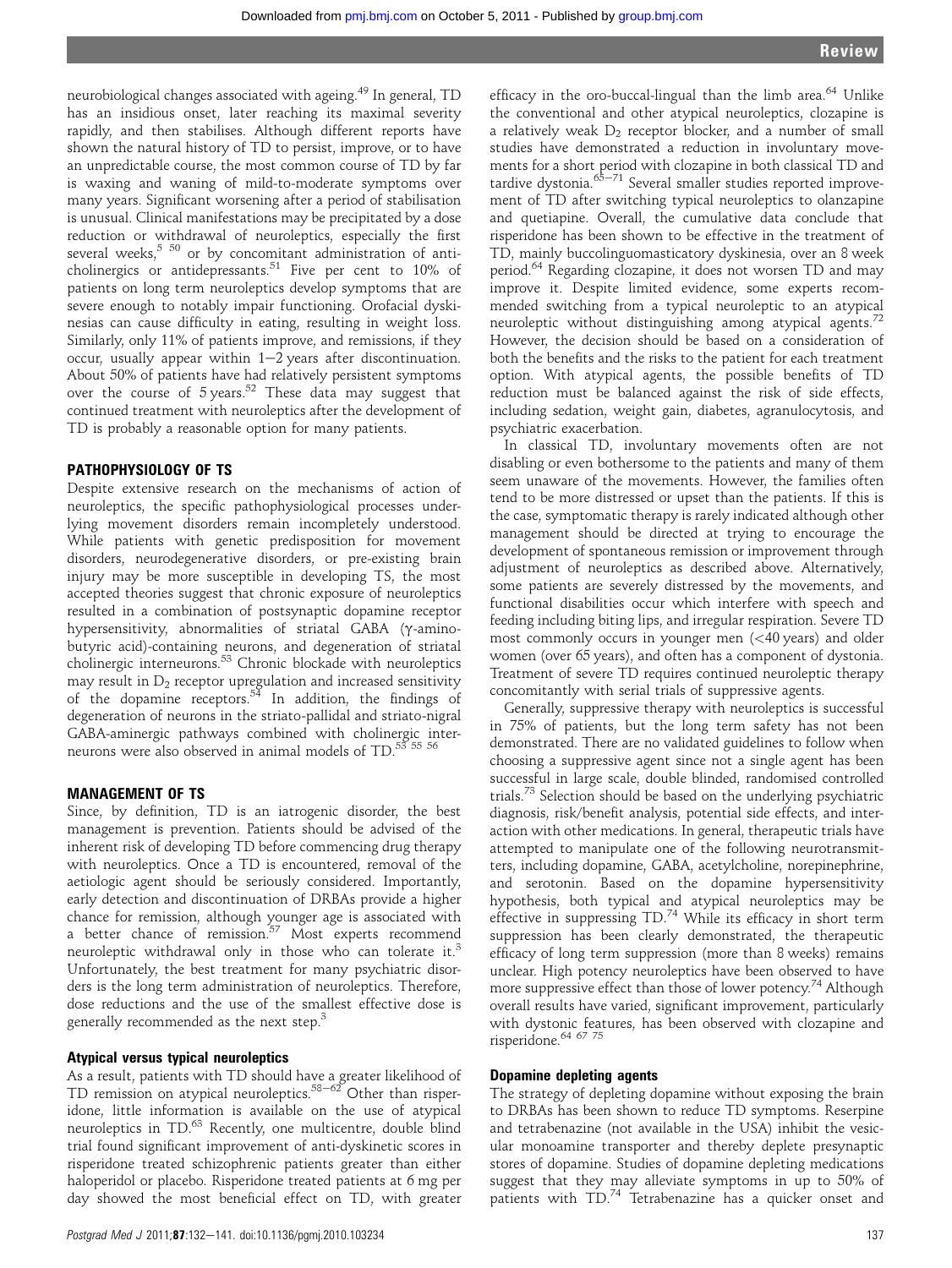

**Figure 4** Algorithm in the management of tardive dyskinesia. DBS, deep brain stimulation; ECT, electroconvulsive therapy; GPi, globus pallidus interna; Rx, treatment; TD, tardive dyskinesia.

shorter duration of action, with fewer peripheral catecholamine depleting effects than reserpine. In addition, both agents have not been implicated in causing TD. While larger, well controlled studies are needed to validate the efficacy of tetrabenazine, the limited available data support its use for TD suppression.<sup>7</sup>

#### Cholinergic versus anticholinergic agents

The observations that parkinsonian symptoms can be improved by dopamine agonists or cholinergic antagonists have implicated the 'imbalance' between acetylcholine and dopamine to induce dyskinesias. As a result, numerous studies have been conducted since 1970 to examine the efficacy of cholinomimetic agents or<br>acetylcholinesterase inhibitors.<sup>77–79</sup> Unfortunately, a systematic review of cholinergic agents was unable to demonstrate its clearcut value in ameliorating dyskinesias. Currently, only donepezil has demonstrated some benefit in suppressing  $TD$ . $80-82$  Likewise, anticholinergics do not help or may actually worsen TD and discontinuation may be helpful in some patients. The only exception is tardive dystonia, which may improve with high doses of trihexyphenidyl.75

#### GABA agonists

No clear evidence has been reported that GABA agonists, benzodiazepines, are effective in suppressing TD.83 However, 40-50% of patients reported favourable outcome with clonazepam or diazepam, mainly with dystonic symptoms. 84 85



Figure 5 Algorithm in the management of tardive dystonia. DBS, deep brain stimulation; GPi, globus pallidus interna.

Baclofen, a  $GABA_B$  agonist, brought about significant improvements as a suppressive agent in TD when it was combined with neuroleptic agents.<sup>86 87</sup>

# Botulinum toxin

In addition to primary torsion dystonia, chemodenervation with botulinum toxin, mainly type A, was also considered as a treatment for tardive dystonia. $88-90$  The response to botulinum toxin in tardive patients was no different than the response in other forms of dystonia.<sup>91</sup>

#### **Antioxidants**

Chronic neuroleptic exposure has been shown to increase the turnover of dopamine in the brain, which subsequently leads to production of cytotoxic free radicals. Thus, vitamin E has been proposed as an effective treatment for TD by neutralising free radicals. While positive effects have been observed in patients with relatively recent onset (within 5 years), a recent large multicentre study found no significant improvement of TD with vitamin E at a daily dose of 1600 mg.<sup>92–94</sup> Therefore, there still is no consistent evidence for suppressive benefits of vitamin E in TD. Additions to vitamin E, other antioxidants such as melatonin, vitamin B6, or eicosapentaenoic acid, are unproven in efficacy for suppressing TD.

#### Surgical treatment

Recently, there have been many studies for surgical intervention in patients with TS, mainly dystonia. The optimal target of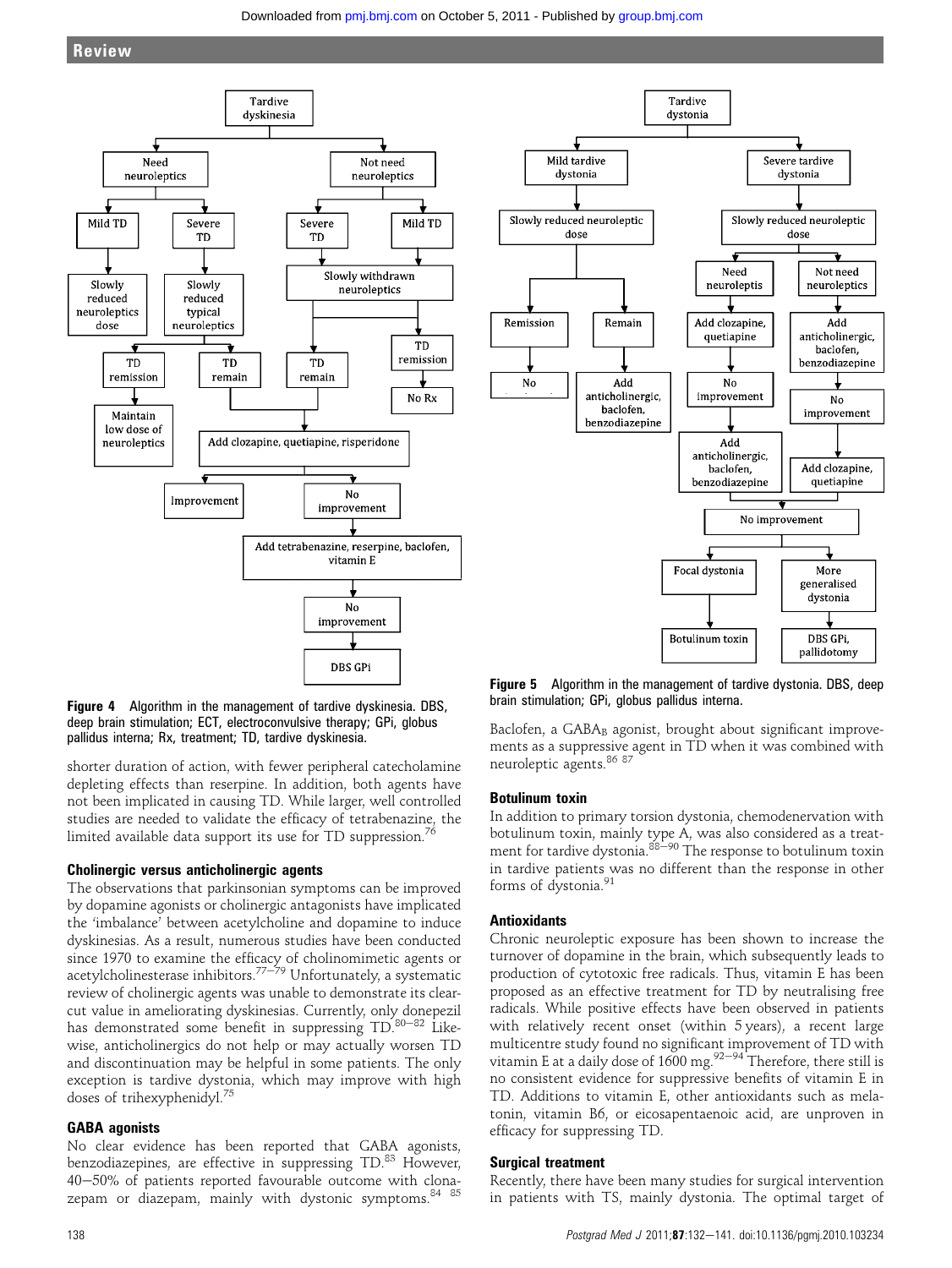lesioning or deep brain stimulation is the globus pallidus internus. As a result, the efficacy of both pallidotomy and pallidal deep brain stimulation had shown improvement in several case reports among tardive dystonia patients. The motor beneficial effects were similar for oro-buccal-lingual dystonia and axial as well as limb dystonia. $95-98$  However, pallidal surgical procedures are appropriate for severe disabling tardive dystonia patients unresponsive to other forms of therapy.

Treatment of TD is challenging and is often unsatisfactory since there are no specific antidyskinetic drugs. The severity of TD and the absolute necessity for neuroleptics often dictates the treatment approach for the disorder. Since withdrawal of the offending drug may bring full remission in some instances, this option should always be considered in all patients if at all possible. If not, as is usually the case, then a drug that may permit passive healing should be considered. While clozapine is a good choice, it is logistically difficult to use and risperidone or quetiapine might be considered as an alternative. In mild cases that do not warrant treatment, adding vitamin E may be worthwhile albeit still unproven. The doses of atypical neuroleptics should be kept as low as possible. With limited current evidence and the lack of formal guidelines, the use of suppressive agents is highly individualised. Each expert may have a different strategy and there may not be a generalised approach for all circumstances. Often, a trial of different drugs is needed before an effective one is found. The decision regarding which suppressive agent should be chosen requires a consideration of the benefits and risks to the patient for each treatment option. The algorithms shown in figures 4 and 5 are provided as a guide based on scientific rationale and evidence-based information (figures 4 and 5). However, it is important to bear in mind several abovementioned factors when selecting suppressive medications and customise therapy to the needs of the individual patient.

# **CONCLUSION**

TS refers to a group of delayed onset movement disorders, not limited to classical TD, caused by DRBAs. While the most frequent manifestation of TS is characterised by oro-buccallingual dyskinesias, TS may exist in other forms, including

# Main messages

- ▶ Tardive syndromes (TS) refer to a group of disorders characterised by predominantly late onset and sometimes persistent involuntary movements, which are caused by exposure to dopamine receptor blocking agents. Therefore, there are several phenomenological distinct types of abnormal movements in TS, not limited to classical tardive dyskinesia (TD).
- $\triangleright$  Recognition of different forms of TS is critically important since the differential diagnosis as well as management can be vastly different.
- < Potential red flags to alternative diagnosis other than TD include a rapidly deteriorating course, constant unilateral manifestation, the presence of additional neurological signs, and the appearance of other physical symptoms or signs, such as jaundice, fever, skin rash.
- < Management of TS is complex and needs to be individualised. However, discontinuation or reduction of neuroleptic dosages should be considered first, followed by suppressive or specific therapies if symptoms are severe.

#### Current research questions

- < What are the preventive strategies in patients who are exposed to DRBAs and are considered to be at risk of developing tardive syndromes?
- $\triangleright$  What are the incidences of extrapyramidal syndromes in typical and atypical neuroleptics?
- ▶ Why do patients who are exposed to DRBAs manifest different types of abnormal movements? For example, some may experience classical tardive dyskinesia while others suffer from dystonia.
- $\blacktriangleright$  Are there additional risk factors of tardive syndromes that we are not aware of?
- Which suppressive agents are considered most effective in reducing the severity of dyskinesia and dystonia?

#### Key references

- ▶ American Psychiatric Task Force on Tardive Dyskinesia. Tardive Dyskinesia-A Task Force Report of the American Psychiatric Association. Washington DC: American Psychiatric Press, 1992.
- ▶ Margolese HC, Chouinard G, Kolivakis TT, et al. Tardive dyskinesia in the era of typical and atypical antipsychotics. Part 2: Incidence and management strategies in patients with schizophrenia. Can J Psychiatry 2005;50:703-14.
- ▶ Hyde TM, Hotson JR, Kleinman JE. Differential diagnosis of choreiform tardive dyskinesia. J Neuropsychiatry Clin Neurosci 1991:3:255-68.
- Eberhard J, Lindstrom E, Levander S. Tardive dyskinesia and antipsychotics: a 5-year longitudinal study of frequency, correlates and course. Int Clin Psychopharmacol 2006;21:35-42.
- $\triangleright$  Chouinard G. Effects of risperidone in tardive dyskinesia: an analysis of the Canadian multicenter risperidone study. J Clin  $Psychopharmacol$  1995;15(1 Suppl 1):36S-44S.
- ▶ Soares KV, McGrath JJ. The treatment of tardive dyskinesia-a systematic review and meta-analysis. Schizophr Res 1999;39:1-16; discussion  $7-8$ .
- ▶ Adler LA, Rotrosen J, Edson R, et al. Vitamin E treatment for tardive dyskinesia. Veterans Affairs Cooperative Study #394 Study Group. Arch Gen Psychiatry 1999;56:836-41.
- Damier P, Thobois S, Witjas T, et al. Bilateral deep brain stimulation of the globus pallidus to treat tardive dyskinesia. Arch Gen Psychiatry 2007;64:170-6.

stereotypy, dystonia, akathisia, tics, myoclonus, tremor, and possibly parkinsonism. Many risk factors for TS have been identified, including older age, female gender, African American ethnicity, typical neuroleptics of higher dosages, longer duration of neuroleptics exposure, and pre-existing mood or psychiatric disorders. With the increasing use of neuroleptics by multiple medical specialists, TD will continue to pose a clinical dilemma and remain a major public health issue in psychiatry. Further understanding of the pathophysiology of TD will lead to further advances in discovering newer agents with lower propensity to cause TD and effective therapeutic agents to reduce symptoms. Lastly, physicians should always remind themselves of the adage 'primum non nocere' (first, do not harm) when prescribing any medicine.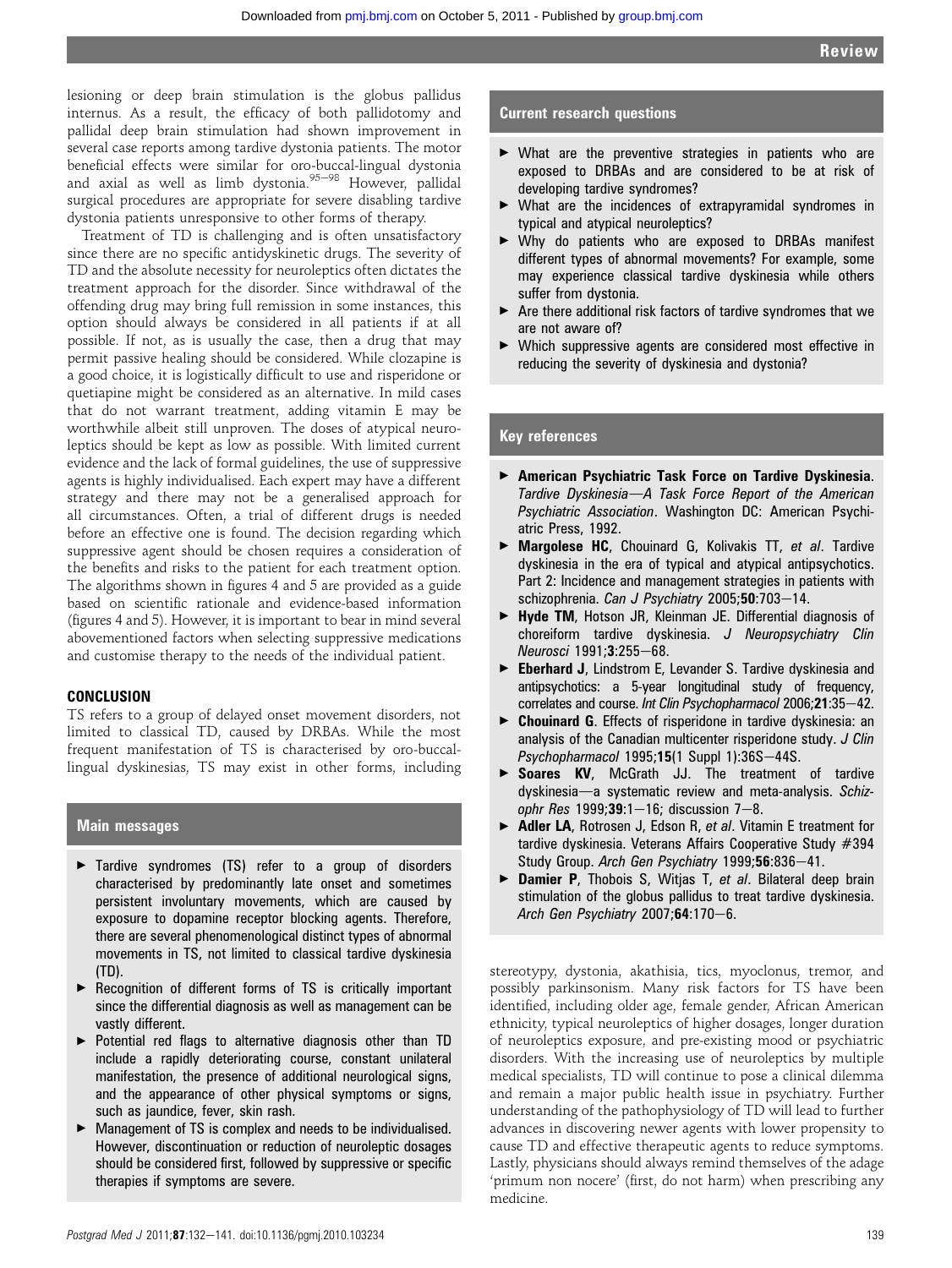# MULTIPLE CHOICE QUESTIONS (TRUE (T)/FALSE (F); ANSWERS AFTER THE REFERENCES)

# 1. Which of the following are useful clinical signs in

differentiating patients with classical tardive dyskinesia from Huntington's disease?

- A. Limited attention
- B. Poor frontal lobe function
- C. Slow saccadic eye movement
- D. Impersistence of tongue protrusion
- E. Piano playing movements

# 2. Suppressive agents for tardive dyskinesia should be considered only if:

- A. Symptoms predominantly involve axial structures
- B. The severity impairs activities of daily livings as well as increased care giver burden
- C. The discontinuation of neuroleptics is not possible
- D. Replacement of typical with atypical neuroleptics is not possible
- E. There is a high likelihood that the tardive syndromes will be permanently abolished

# 3. The best management of patients with tardive syndromes is:

- A. Prevention
- B. To use the minimal dose as patient can tolerate
- C. To combine the use of neuroleptics with anticholinergics
- D. To prescribe neuroleptics on an intermittent basis even though patients require continuous therapy for suppression of psychiatric symptoms
- E. To inform possible risks and benefits of neuroleptics to patients before its introduction

# 4. Chemodenervation with botulinum toxin may be considered in patients with tardive syndrome who experience:

- A. Focal dystonia
- B. Axial generalised dystonia
- C. Retrocollis
- D. Medically intractable generalised dystonia
- E. Tongue dystonia with severe dysphagia

# 5. Clozapine should be used with extreme caution because of:

- A. Severe drowsiness
- B. Its propensity to cause extrapyramidal syndrome
- C. Its unique adverse event of agranulocytosis
- D. Its interaction with other neuroleptics resulting in neuroleptic malignant syndrome
- E. The risk of worsening dystonia

# Competing interests None declared.

#### Patient consent Obtained.

Provenance and peer review Not commissioned; externally peer reviewed.

# REFERENCES

- **Schonecker M.** [Paroxysmal dyskinesia as the effect of megaphen]. Nervenarzt 1957;28:550-3.
- 2. **Baldessarini RJ,** Cole JO, Davis JM, et al. Tardive dyskinesia: summary of a Task Force Report of the American Psychiatric Association. Am J Psychiatry 1980;137:1163-72.
- 3. **Dyskinesia APATFoT.** Tardive Dyskinesia-A Task Force Report of the American Psychiatric Association. Washington DC: American Psychiatric Press, 1992.
- 4. Jankovic J. Tardive syndromes and other drug-induced movement disorders. Clin Neuropharmacol 1995;18:197-214.
- Fernandez HH, Friedman JH. Classification and treatment of tardive syndromes. Neurologists  $2003;9:16-27$ .
- 6. **Woerner MG,** Kane JM, Lieberman JA, et al. The prevalence of tardive dyskinesia. J Clin Psychopharmacol 1991;11:34-42.
- 7. Yassa R, Nair NP. A 10-year follow-up study of tardive dyskinesia. Acta Psychiatr Scand 1992;86:262-6.
- 8. **Kane JM.** Smith JM. Tardive dyskinesia: prevalence and risk factors, 1959 to 1979. Arch Gen Psychiatry 1982;39:473-81.
- 9. Yassa R, Jeste DV. Gender differences in tardive dyskinesia: a critical review of the literature. Schizophr Bull  $1992;18:701-15$ .
- 10. **Orti-Pareja M,** Jimenez-Jimenez FJ, Vazquez A, et al. Drug-induced tardive syndromes. Parkinsonism Relat Disord 1999;5:59-65.
- 11. **Yassa R,** Nair V, Dimitry R. Prevalence of tardive dystonia. Acta Psychiatr Scand 1986:73:629-33
- 12. Jeste DV, Wyatt RJ. Changing epidemiology of tardive dyskinesia: An overview. Am J Psychiatry 1981;138:297-309.
- 13. **Margolese HC,** Chouinard G, Kolivakis TT, et al. Tardive dyskinesia in the era of typical and atypical antipsychotics. Part 2: Incidence and management strategies in patients with schizophrenia. Can J Psychiatry 2005;50:703-14.
- 14. Jeste DV. Tardive dyskinesia rates with atypical antipsychotics in older adults. J Clin Psychiatry 2004; $65$ (Suppl 9): $21-4$ .
- 15. **Kane JM.** Tardive dyskinesia rates with atypical antipsychotics in adults: prevalence and incidence. J Clin Psychiatry 2004;65(Suppl 9):16-20.
- 16. Shedlack KJ, Soldato-Couture C, Swanson CL Jr. Rapidly progressive tardive dyskinesia in AIDS. Biol Psychiatry 1994;35:147-8.
- 17. **Barnes TR.** The present status of tardive dyskinesia and akathisia in the treatment of schizophrenia. Psychiatr Dev 1987:5:301 $-19$ .
- 18. Simpson GM, Lee JH, Zoubok B, et al. A rating scale for tardive dyskinesia. Psychopharmacology 1979;64:171-9.
- 19. Stacy M, Jankovic J. Tardive dyskinesia. Curr Opin Neurol Neurosurg  $1991 \cdot 4.343 - 9$
- 20. Stacy M, Cardoso F, Jankovic J. Tardive stereotypy and other movement disorders in tardive dyskinesias. Neurology  $1993;43:937-41$ .
- 21. Miller LG, Jankovic J. Neurologic approach to drug induced movement disorders in 125 patients. South Med J 1990;83:525-32.
- 22. Jankovic J. Stereotypies. In: Marsden CD FS, ed. Movement disorder 3. London: Butterworth-Heinemann, 1994:503-17.
- 23. Burke RE, Fahn S, Jankovic J, et al. Tardive dystonia: late-onset and persistent dystonia caused by antipsychotic drugs. Neurology 1982;32:1335-46.
- 24. Bhidayasiri R, Bronstein JM. Improvement of cervical dystonia: possible role of transcranial magnetic stimulation simulating sensory tricks effect. Med Hypotheses  $2005;64:941-5$
- 25. **Kiriakakis V,** Bhatia KP, Quinn NP, et al. The natural history of tardive dystonia. A long-term follow-up study of 107 cases. Brain 1998;121(Pt 11):2053-66.
- 26. Kang UJ, Burke RE, Fahn S. Natural history and treatment of tardive dystonia. Mov Disord 1986;1:193-208.
- 27. **Burke RE,** Kang UJ, Jankovic J, et al. Tardive akathisia: an analysis of clinical features and response to open therapeutic trials. Mov Disord 1989;4:157-75.
- 28. Hansen L, Jones RM, Kingdon D. No association between akathisia or Parkinsonism and suicidality in treatment-resistant Schizophrenia. J Psychopharmacol  $2004;18:384-7$
- 29. **Tominaga H,** Fukuzako H, Izumi K, *et al.* Tardive myoclonus. *Lancet* 1987;1:322.<br>30. **Stacy M**, Jankovic J, Tardive tremor, *Moy Disord*, 1992:7:53-7.
- Stacy M, Jankovic J. Tardive tremor. Mov Disord 1992;7:53-7.
- 31. Marsalek M. Tardive drug-induced extrapyramidal syndromes. Pharmacopsychiatry 2000;33(Suppl 1):14-33.
- 32. Hyde TM, Hotson JR, Kleinman JE. Differential diagnosis of choreiform tardive dyskinesia. J Neuropsychiatry Clin Neurosci 1991;3:255-68.
- 33. Bhidayasiri R, Truong DD. Chorea and related disorders. Postgrad Med J 2004:80:527-34.
- 34. Stober T, Wussow W, Schimrigk K. Bicaudate diameter-the most specific and simple CT parameter in the diagnosis of Huntington's disease. Neuroradiology  $1984;26:25-8.$
- 35. McCreadie RG, Thara R, Padmavati R, et al. Structural brain differences between never-treated patients with schizophrenia, with and without dyskinesia, and normal control subjects: a magnetic resonance imaging study. Arch Gen Psychiatry  $2002:59:332 - 6$
- 36. El-Youssef M. Wilson disease. Mayo Clin Proc 2003;78:1126-36.
- 37. La Fontaine S, Mercer JF. Trafficking of the copper-ATPases, ATP7A and ATP7B: role in copper homeostasis. Arch Biochem Biophys 2007;463:149-67.
- 38. Tao TY, Liu F, Klomp L, et al. The copper toxicosis gene product Murr1 directly interacts with the Wilson disease protein. J Biol Chem 2003;278:41593-6.
- 39. Winsberg BG, Hurwic MJ, Perel J. Neurochemistry of withdrawal emergent symptoms in children. Psychopharmacol Bull 1977;13:38-40.
- 40. Weiner WJ, Klawans HL Jr. Lingual-facial-buccal movements in the elderly. I. Pathophysiology and treatment. J Am Geriatr Soc 1973;21:314-17.
- 41. **Lauterbach EC,** Shillcutt SD. Dyskinesia with fluoxetine: tardive or late-onset persistent, acute norfluoxetine dyskinesia? J Clin Psychiatry 1997;58:85-6.
- 42. Fabbrini G, Brotchie JM, Grandas F, et al. Levodopa-induced dyskinesias. Mov Disord 2007;22:1379-89; quiz 523.
- 43. **Jankovic J.** Motor fluctuations and dyskinesias in Parkinson's disease: clinical manifestations. Mov Disord 2005;20(Suppl 11):S11-16.
- 44. Vidailhet M, Bonnet AM, Marconi R, et al. The phenomenology of L-dopa-induced dyskinesias in Parkinson's disease. Mov Disord 1999;14(Suppl 1):13-18.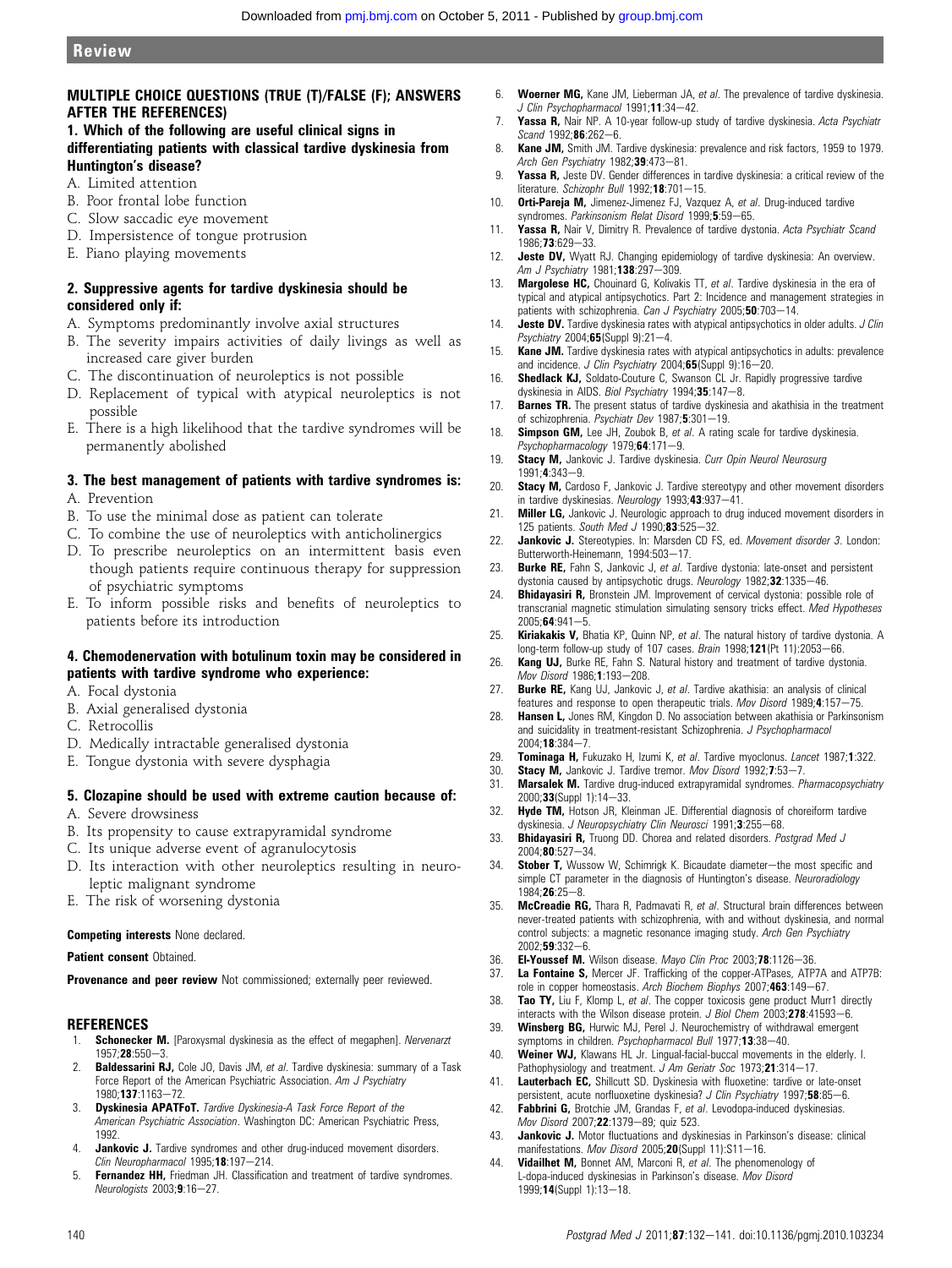- 45. **Bhidayasiri R.** Truong DD. Motor complications in Parkinson disease: clinical manifestations and management. J Neurol Sci 2008;266:204-15.
- 46. **Koller WC.** Edentulous orodyskinesia. Ann Neurol 1983;13:97-9.<br>47. **Blanchet PJ.** Ponovici R. Guitard F. et al. Pain and denture condit
- **Blanchet PJ,** Popovici R, Guitard F, et al. Pain and denture condition in edentulous orodyskinesia: comparisons with tardive dyskinesia and control subjects. Mov Disord  $2008:23:1837-42$
- 48. Chou KL, Friedman JH. Tardive syndromes in the elderly. Clin Geriatr Med 2006;22:915-33, viii.
- 49. Saltz BL, Kane JM, Woerner MG, et al. Prospective study of tardive dyskinesia in the elderly. Psychopharmacol Bull 1989;25:52-6.
- 50. Kane JM, Woerner M, Lieberman J. Tardive dyskinesia: prevalence, incidence, and risk factors. J Clin Psychopharmacol 1988;8(4 Suppl):52S-6S.
- 51. Gardos G, Cole JO, Rapkin RM, et al. Anticholinergic challenge and neuroleptic withdrawal. Changes in dyskinesia and symptom measures. Arch Gen Psychiatry 1984:41:1030-5
- 52. Eberhard J, Lindstrom E, Levander S. Tardive dyskinesia and antipsychotics: a 5-year longitudinal study of frequency, correlates and course. Int Clin Psychopharmacol 2006;21:35-42.
- 53. **Margolese HC,** Chouinard G, Kolivakis  $\Pi$ , et al. Tardive dyskinesia in the era of typical and atypical antipsychotics. Part 1: pathophysiology and mechanisms of induction. Can J Psychiatry 2005; 50:541-7.
- 54. Silvestri S, Seeman MV, Negrete JC, et al. Increased dopamine D2 receptor binding after long-term treatment with antipsychotics in humans: a clinical PET study. Psychopharmacology (Berl) 2000;152:174-80.
- 55. Miller R, Chouinard G. Loss of striatal cholinergic neurons as a basis for tardive and L-dopa-induced dyskinesias, neuroleptic-induced supersensitivity psychosis and refractory schizophrenia. Biol Psychiatry 1993;34:713-38.
- 56. Sachdev PS. The current status of tardive dyskinesia. Aust N Z J Psychiatry 2000:34:355-69
- 57. Glazer WM, Morgenstern H, Schooler N, et al. Predictors of improvement in tardive dyskinesia following discontinuation of neuroleptic medication. Br J Psychiatry 1990:157:585-92.
- 58. **Dalack GW,** Becks L, Meador-Woodruff JH. Tardive dyskinesia, clozapine, and treatment response. Prog Neuropsychopharmacol Biol Psychiatry 1998;22: 567-73
- 59. Modestin J, Stephan PL, Erni T, et al. Prevalence of extrapyramidal syndromes in psychiatric inpatients and the relationship of clozapine treatment to tardive dyskinesia. Schizophr Res 2000;42:223-30.
- 60. Bassitt DP, Louza Neto MR. Clozapine efficacy in tardive dyskinesia in schizophrenic patients. Eur Arch Psychiatry Clin Neurosci 1998;248:209-11.
- 61. Vesely C, Kufferle B, Brucke T, et al. Remission of severe tardive dyskinesia in a schizophrenic patient treated with the atypical antipsychotic substance quetiapine. Int Clin Psychopharmacol 2000;15:57-60.
- 62. Soutullo CA, Keck PE Jr, McElroy SL. Olanzapine in the treatment of tardive dyskinesia: a report of two cases. J Clin Psychopharmacol 1999;19:100-1.
- 63. Kane JM, Woerner MG, Pollack S, et al. Does clozapine cause tardive dyskinesia? J Clin Psychiatry 1993;54:327-30.
- 64. Chouinard G. Effects of risperidone in tardive dyskinesia: an analysis of the Canadian multicenter risperidone study. J Clin Psychopharmacol 1995;15(1 Suppl 1):36S-44S.
- 65. Factor SA, Friedman JH. The emerging role of clozapine in the treatment of movement disorders. Mov Disord 1997;12:483-96.
- 66. Simpson GM, Lee JH, Shrivastava RK. Clozapine in tardive dyskinesia. Psychopharmacology (Berl) 1978;56:75-80.
- 67. Lieberman JA, Saltz BL, Johns CA, et al. The effects of clozapine on tardive dyskinesia. Br J Psychiatry 1991;158:503-10.
- 68. Small JG, Milstein V, Marhenke JD, et al. Treatment outcome with clozapine in tardive dyskinesia, neuroleptic sensitivity, and treatment-resistant psychosis. J Clin Psychiatry 1987;48:263-7.
- 69. Meltzer HY, Luchins DJ. Effect of clozapine in severe tardive dyskinesia: a case report. J Clin Psychopharmacol  $1984:4:286-7$ .
- 70. Van Putten T, Wirshing WC, Marder SR. Tardive Meige syndrome responsive to clozapine. J Clin Psychopharmacol 1990;10:381-2.
- 71. Trugman JM, Leadbetter R, Zalis ME, et al. Treatment of severe axial tardive dystonia with clozapine: case report and hypothesis. Mov Disord  $1994.9441 - 6$
- 72. Simpson GM. The treatment of tardive dyskinesia and tardive dystonia. J Clin Psychiatry 2000;61(Suppl 4):39-44.
- 73. Soares KV, McGrath JJ. The treatment of tardive dyskinesia-a systematic review and meta-analysis. Schizophr Res 1999;39:1-16; discussion  $7-8$ .
- 74. **Egan MF,** Apud J, Wyatt RJ. Treatment of tardive dyskinesia. Schizophr Bull 1997;23:583-609.
- 75. **Bhidayasiri R**, Tarsy D. Treatment of dystonia. Expert Rev Neurother 2006;6:863-86
- 76. Ondo WG, Hanna PA, Jankovic J. Tetrabenazine treatment for tardive dyskinesia: assessment by randomized videotape protocol. Am J Psychiatry 1999;156:1279-81.
- 77. Lieberman J, Pollack S, Lesser M, et al. Pharmacologic characterization of tardive dyskinesia. J Clin Psychopharmacol 1988;8:254-60.
- 78. **Yagi G**, Takamiya M, Kanba S, et al. Mortality rate of schizophrenic patients with tardive dyskinesia during 10 years: a controlled study. Keio J Med 1989;38:70-2.
- 79. **Izumi K,** Tominaga H, Koja T, et al. Meclofenoxate therapy in tardive dyskinesia: a preliminary report. Biol Psychiatry 1986;21:151-60.
- 80. **Bergman J,** Dwolatzky T, Brettholz I, et al. Beneficial effect of donepezil in the treatment of elderly patients with tardive movement disorders. J Clin Psychiatry  $2005:66:107 - 10$
- 81. **Caroff SN,** Campbell EC, Havey JC, et al. Treatment of tardive dyskinesia with donepezil. J Clin Psychiatry 2001;62:128-9.
- 82. **Schopick D.** Donepezil and tardive dyskinesia. J Am Acad Child Adolesc Psychiatry 2005;44:112.
- 83. Soares KV, McGrath JJ, Deeks JJ. Gamma-aminobutyric acid agonists for neuroleptic-induced tardive dyskinesia. Cochrane Database Syst Rev 2001;(2): CD000203.
- 84. Thaker GK, Nguyen JA, Strauss ME, et al. Clonazepam treatment of tardive dyskinesia: a practical GABAmimetic strategy. Am J Psychiatry 1990;147:445-51.
- 85. Singh MM, Becker RE, Pitman RK, et al. Sustained improvement in tardive dyskinesia with diazepam: indirect evidence for corticolimbic involvement. Brain Res Bull 1983;11:179-85.
- 86. Stewart RM, Rollins J, Beckham B, et al. Baclofen in tardive dyskinesia patients maintained on neuroleptics. Clin Neuropharmacol 1982;5:365-73.
- 87. Gerlach J, Rye T, Kristjansen P. Effect of baclofen on tardive dyskinesia. Psychopharmacology (Berl) 1978;56:145-51.
- 88. **Brashear A,** Ambrosius WT, Eckert GJ, et al. Comparison of treatment of tardive dystonia and idiopathic cervical dystonia with botulinum toxin type A. Mov Disord  $1998:13:158 - 61$
- 89. Tarsy D, Kaufman D, Sethi KD, et al. An open-label study of botulinum toxin A for treatment of tardive dystonia. Clin Neuropharmacol 1997;20:90-3.
- 90. Chatterjee A, Forrest Gordon M, Giladi N, et al. Botulinum toxin in the treatment of tardive dystonia. J Clin Psychopharmacol 1997;17:497-8.
- 91. **Jankovic J,** Brin MF. Therapeutic uses of botulinum toxin. N Engl J Med 1991;324:1186-94.
- 92. Egan MF, Hyde TM, Albers GW, et al. Treatment of tardive dyskinesia with vitamin E. Am J Psychiatry 1992;149:773-7.
- 93. **Adler LA,** Peselow E, Rotrosen J, et al. Vitamin E treatment of tardive dyskinesia. Am J Psychiatry 1993:150:1405-7.
- 94. Adler LA, Rotrosen J, Edson R, et al. Vitamin E treatment for tardive dyskinesia. Veterans Affairs Cooperative Study #394 Study Group. Arch Gen Psychiatry 1999;56:836-41.
- 95. Gruber D, Trottenberg T, Kivi A, et al. Long-term effects of pallidal deep brain stimulation in tardive dystonia. Neurology 2009;73:53-8.
- 96. Trottenberg T, Volkmann J, Deuschl G, et al. Treatment of severe tardive dystonia with pallidal deep brain stimulation. Neurology 2005;64:344-6.
- 97. **Eltahawy HA,** Feinstein A, Khan F, et al. Bilateral globus pallidus internus deep brain stimulation in tardive dyskinesia: a case report. Mov Disord 2004;19:969-72.
- 98. **Damier P,** Thobois S, Witjas T, et al. Bilateral deep brain stimulation of the globus pallidus to treat tardive dyskinesia. Arch Gen Psychiatry 2007;64:170-6.

# ANSWERS

|  |  |  |  | 1. A (F); B (T); C (T); D (T); E (F) |  |
|--|--|--|--|--------------------------------------|--|
|  |  |  |  | 2. A (F); B (T); C (F); D (F); E (F) |  |
|  |  |  |  | 3. A (T); B (F); C (F); D (F); E (T) |  |
|  |  |  |  | 4. A (T); B (F); C (T); D (F); E (F) |  |
|  |  |  |  | 5. A (F); B (F); C (T); D (F); E (F) |  |